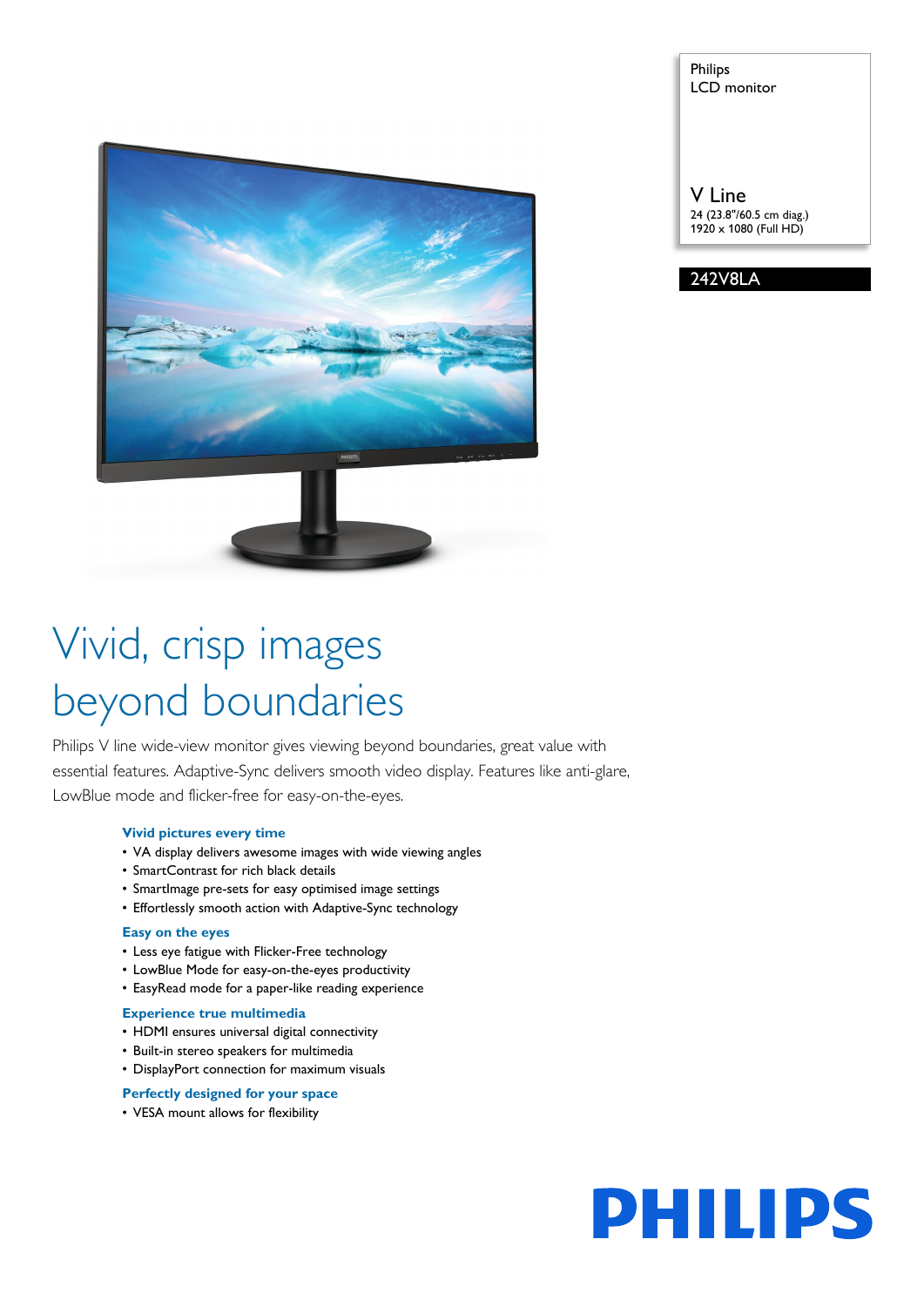## **Highlights**

## **VA display**



The Philips VA LED display uses an advanced multi-domain vertical alignment technology that gives you super-high static contrast ratios for extra-vivid and bright images. While standard office applications are handled with ease, it is especially suitable for photos, web browsing, films, gaming and demanding graphical applications. Its optimised pixel management technology gives you a 178/178 degree extra-wide viewing angle, resulting in crisp images.

## **SmartContrast**



SmartContrast is a Philips technology that analyses the contents you are displaying, automatically adjusting colours and controlling backlight intensity to dynamically enhance contrast for the best digital images and videos or when playing games where dark hues are displayed. When Economy mode is selected, contrast is adjusted and backlighting fine-tuned for just-right display of everyday office applications and lower power consumption.

## **SmartImage**



SmartImage is an exclusive leading edge Philips technology that analyses the content displayed on your screen and optimises your display performance. This user-friendly interface allows you to select various modes, like Office, Photo, Movie, Game, Economy etc., to fit the application in use. Based on the selection, SmartImage dynamically optimises the contrast, colour saturation and sharpness of images and videos for ultimate display performance. The Economy mode option offers you major power savings. All in real time at the touch of a single button!

## **Adaptive-Sync technology**



Gaming shouldn't be a choice between choppy gameplay or broken frames. Get fluid, artefactfree performance at virtually any frame rate with Adaptive-Sync technology, smooth quick refresh and ultra-fast response time.

#### **Flicker-Free technology**



Due to the way brightness is controlled on LED-backlit screens, some users experience flicker on their screen which causes eye fatigue. Philips Flicker-Free technology applies a new solution to regulate brightness and reduce flicker for more comfortable viewing.

## **LowBlue Mode**



Studies have shown that just as ultra-violet rays can cause eye damage, shortwave-length blue light rays from LED displays can cause eye damage and affect vision over time. Developed for wellbeing, the Philips LowBlue Mode setting uses a smart software technology to reduce harmful shortwave blue light.

## **EasyRead mode**



EasyRead mode for a paper-like reading experience

## **HDMI Ready**



HDMI-ready

An HDMI-ready device has all the required hardware to accept High-Definition Multimedia Interface (HDMI) input. An HDMI cable enables high-quality digital video and audio to be transmitted over a single cable from a PC or any number of AV sources (including set-top boxes, DVD players, A/V receivers and video cameras).

















Adaptive-Sync